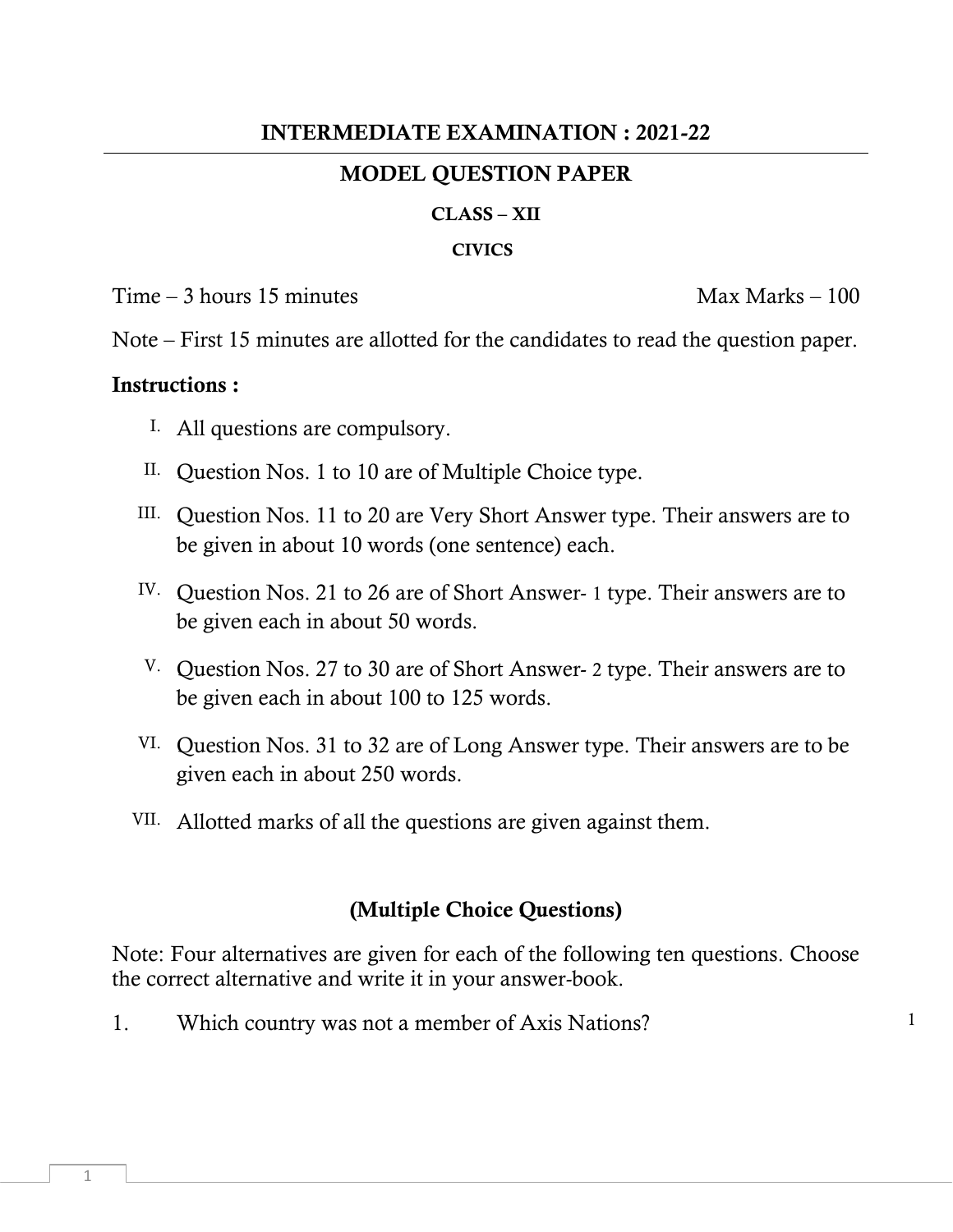- A. Germany
- B. Italy
- C. Britain
- D. Japan

2. In which country are Hiroshima and Nagasaki located? 1

- A. Great Britain
- B. United Nations America
- C. Italy
- D. Japan
- 3. When was the Berlin Wall erected?
	- A. 1960
	- B. 1961
	- C. 1962
	- D. 1963
- 4. What is the Shock Therapy?
	- A. Healing by trauma
	- B. To hurt by healing
	- C. Promote privatization
	- D. oppose privatization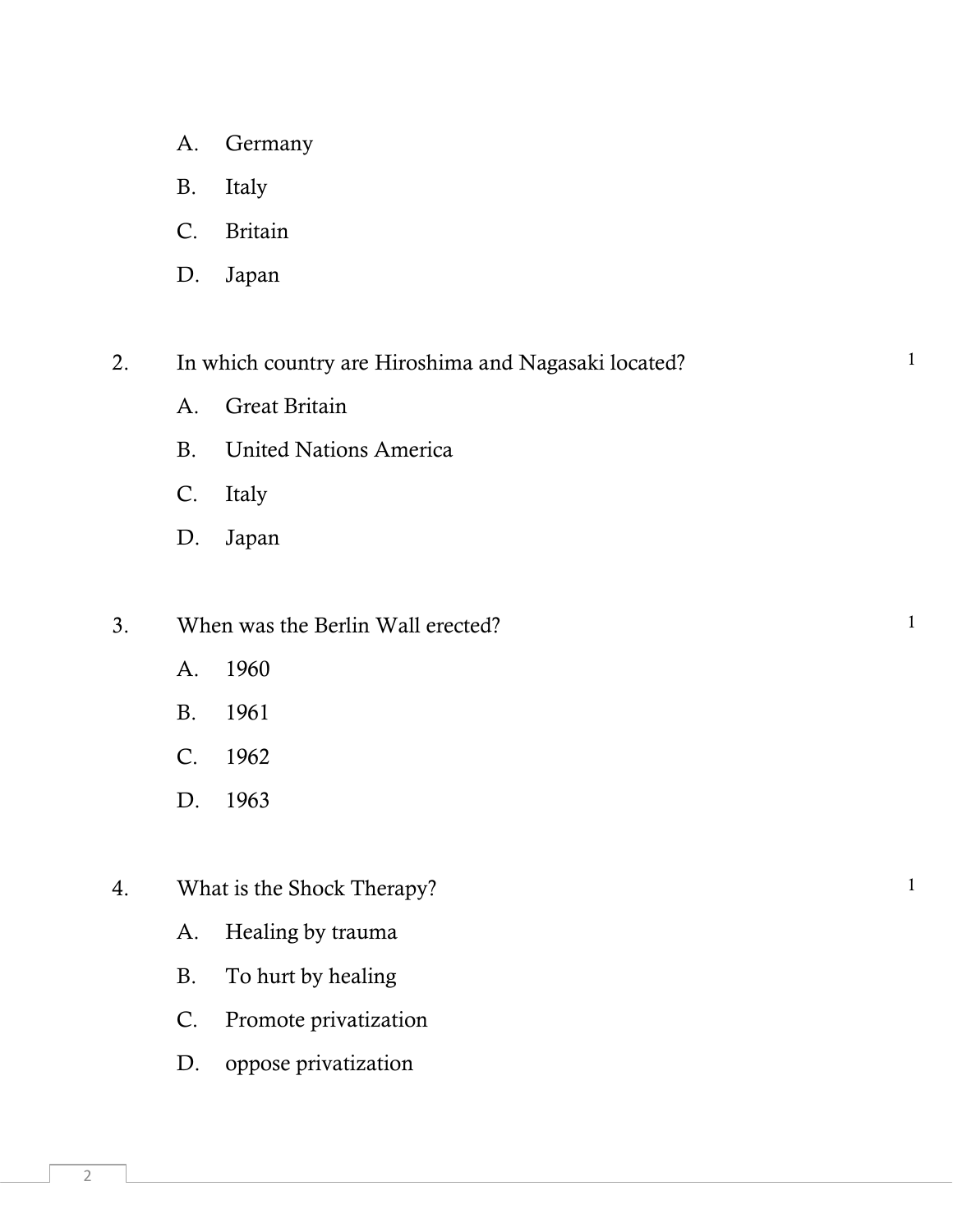- 5. Which organization was formed by the Bangkok Declaration?
	- A. European Economic Community
	- B. UNO
	- C. League of Nations
	- D. ASEAN
- 6. Where was Gandhiji assassinated? 1
	- A. Sabarmati
	- B. Champaran
	- C. Delhi
	- D. Ahmedabad

## 7. Conferential operation Flood' was related to 1

- A. Dairy Industry
- B. Fishing Industry
- C. Food Production
- D. Poultry
- 8. What was the purpose of the 'Bombay Plan'? 1
	- A. Political Development of India
	- B. Cultural Development of India
	- C. Economic Development of India
	- D. Exhaustive Development of India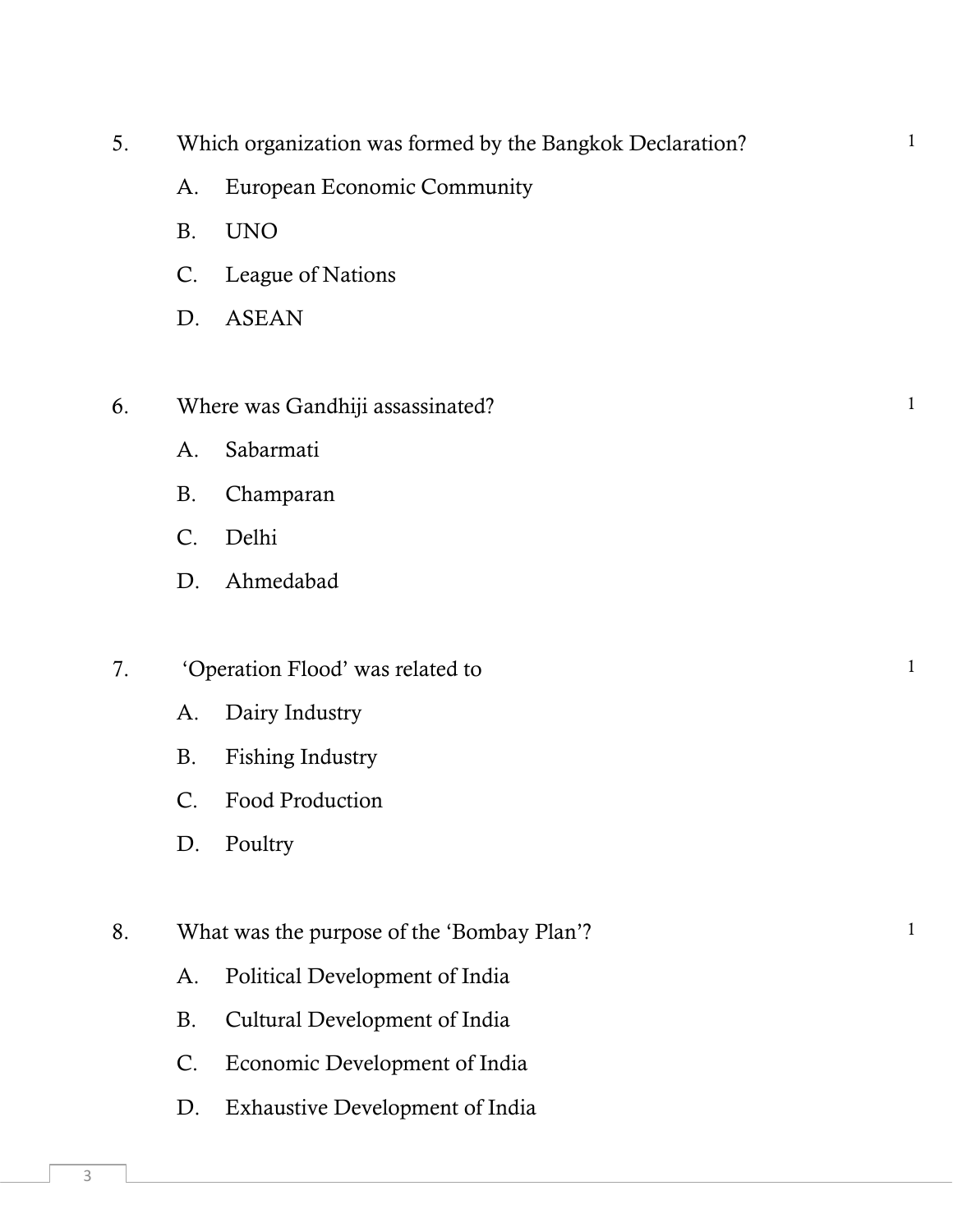# 13. Against which country did India fight over border dispute in 1962?

11. When did the Soviet Union disintegrated?

16. From which state 'Naxalite Movement' was started? 2

17. Why Goa was made a federal state?

18. When was the first election to the Sikkim Legislative Assembly held?

14. On which issue 'Earth Summit' was organized? 15. What is meant by 'Common Property'?

**Very Short Answer Type Questions**

- A. Himachal Pradesh
- B. Arunachal Pradesh
- 
- D. Uttrakhand

declaration in 1975 AD?

- B. Indira Gandhi
- C. Lal Bahadur Shashtri
- D. Morarji Desai
- A. Jai Prakash Narayan

9. Who was the prime minister of India at the time of emergency

- 10. 'Chipko Movement' was related to 1
	-
	-
	-
	- C. Jammu & Kashmir
	-

4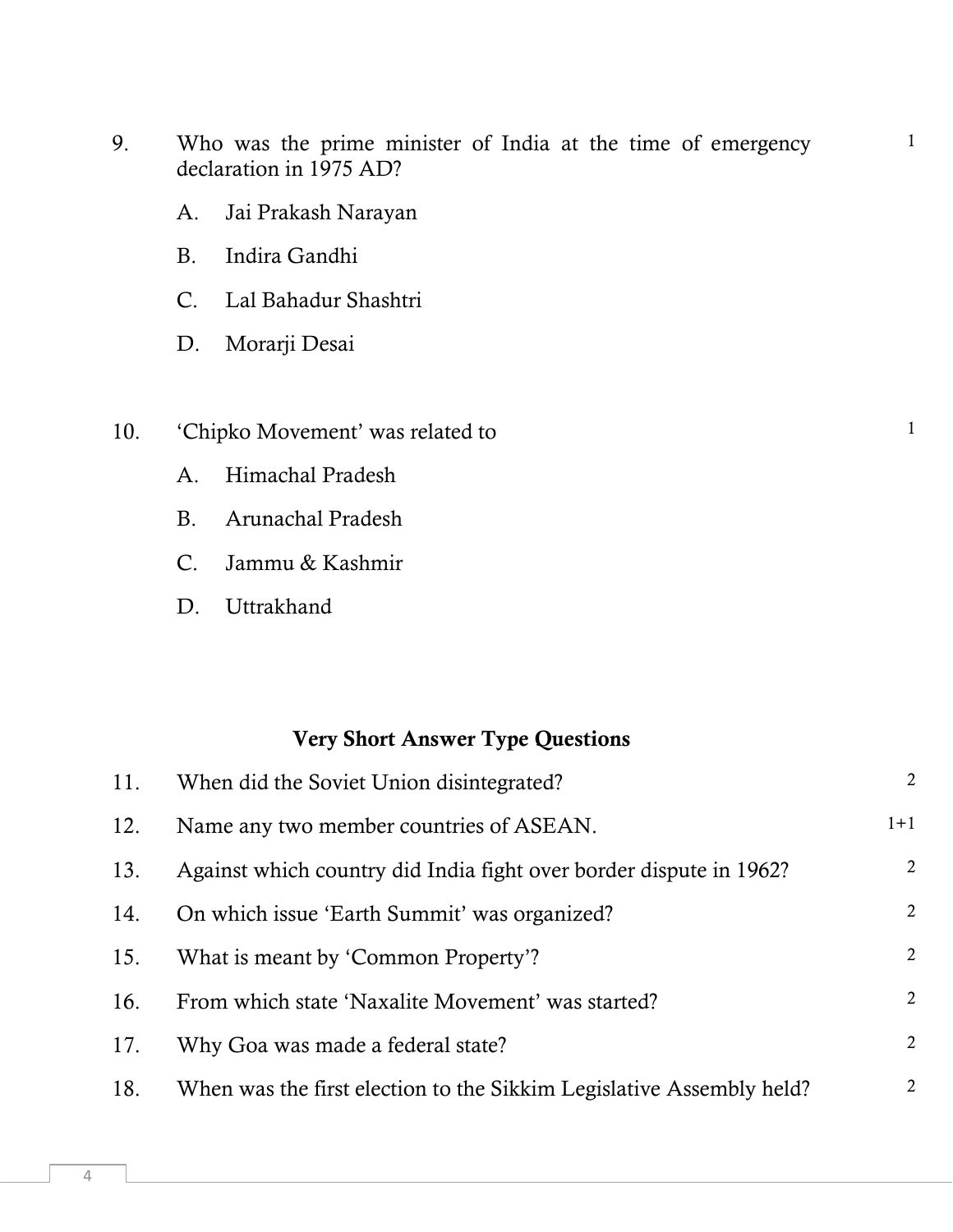|     | (Short Answer Questions – 1)                                                                                                              |                         |
|-----|-------------------------------------------------------------------------------------------------------------------------------------------|-------------------------|
| 21. | When was the United Nations created? Name any two of its special<br>institutions and mention their functions?                             | $1+2+2$                 |
| 22. | Give two arguments as a citizen of India in favor of why India<br>should have permanent membership in the United Nations<br>Organization. | $2^{1}/_{2}+2^{1}/_{2}$ |
| 23. | Why was ASEAN created? Is it successful in fulfilling its objectives?<br>Explain your views in favor of it.                               | $1+2+2$                 |
| 24. | Give reasons for the dispute between industrial versus agricultural<br>development during the second Five Year Plan.                      | $2^{1/2+2^{1/2}}$       |
| 25. | What do we learn from the imposition of Emergency in 1975?<br>Explain.                                                                    | 5                       |
| 26. | Give reasons for any two regional aspirations at the time of $2^1/2^2$<br>independence in 1947.                                           |                         |
|     | (Chapter A)                                                                                                                               |                         |

19. What is the meaning of the word 'secular'?

20. What are mid-term elections?

### **(Short Answer Questions – 2)**

- 27. Emerging economies of India and china have the Potential to challenge the present unipolar system. Do you agree with it in the current circumstances? Give arguments in support of your opinion.  $3 + 3$
- 28. Why have issues related to global environmental protection become the priority concern of different countries since the 1990? Mention any three reasons.  $1^{\frac{1}{2}+1^{\frac{1}{2}}}$  $+1^{\frac{1}{2}+1^{\frac{1}{2}}}$